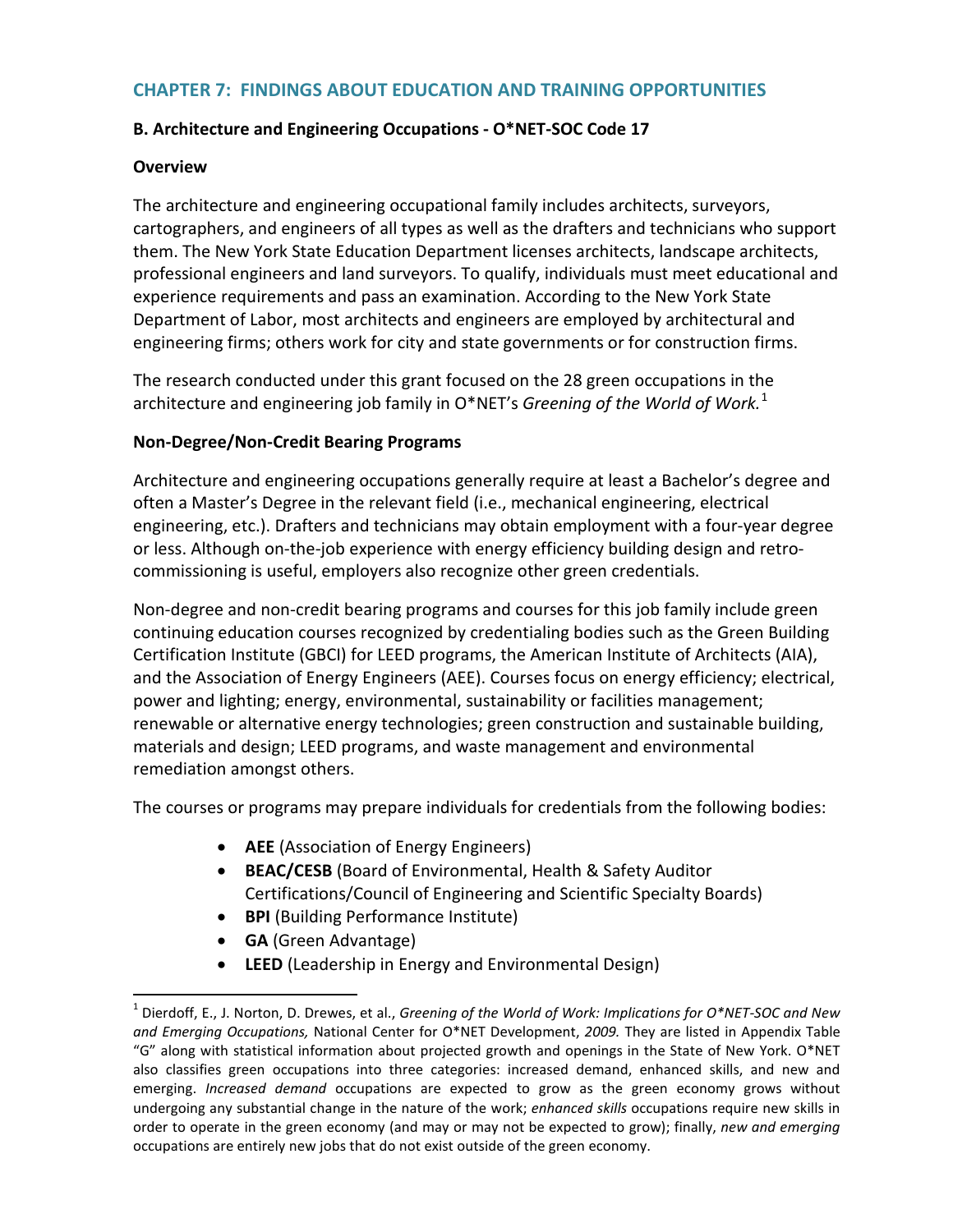- **NABCEP** (North American Board of Certified Energy Practitioners)
- **NAHB** (National Association of Home Builders)
- **OSHA** (Occupational Safety and Health Administration)
- **RESNET** (Residential Energy Services Network)

The LEED credentials, in particular, are gaining a lot of ground in New York City and across the state especially in the construction, architecture and engineering industries. LEED is a rating and certification system for sustainable buildings as well as an accreditation system for professionals. LEED is a registered trademark of the U.S. Green Building Council (USGBC).

Professionals may take an exam to become accredited in the practices of LEED building. Many architectural and engineering firms prefer that their employees have LEED credentials because their firms work on LEED projects. According to employer reports in the focus groups conducted for this study, some firms hire individuals without the LEED credential but expect their new employees to earn the credential within a short time after they are hired. Professionals may receive a particular credential in their area of interest by taking a special accreditation exam. The table below shows the major LEED accreditations.

| Credential                        | Description                                                                                                                                                                                                                                                                                                                                                                                                |
|-----------------------------------|------------------------------------------------------------------------------------------------------------------------------------------------------------------------------------------------------------------------------------------------------------------------------------------------------------------------------------------------------------------------------------------------------------|
| <b>LEED</b><br>Green<br>Associate | Intended for professionals who want to demonstrate green building expertise in non-technical<br>fields of practice and denotes basic knowledge of green design, construction and operations.                                                                                                                                                                                                               |
| <b>LEED AP</b><br>BD+C            | A standard for professionals participating in the design and construction phases of high-<br>performance, affordable and environmentally sound commercial, institutional, and high-rise<br>residential buildings. The credential denotes practical knowledge of the Green Building Design +<br>Construction LEED rating systems: LEED for New Construction, LEED for Schools and LEED for Core<br>& Shell. |
| <b>LEED AP</b><br>$ID + C$        | A standard for professionals participating in the design and construction of environmentally<br>responsible, high-performance commercial spaces and tenant improvements. This credential<br>denotes practical knowledge of the Green Interior Design + Construction LEED rating system: LEED<br>for Commercial Interiors.                                                                                  |
| <b>LEED AP</b><br><b>Homes</b>    | A standard for professionals participating in design and construction of high-performance green<br>homes. This credential denotes practical knowledge of the LEED for Homes rating system.                                                                                                                                                                                                                 |
| <b>LEED AP</b><br>$O+M$           | A standard for professionals participating in the operation and maintenance of existing buildings<br>that implement sustainable practices and reduce the environmental impact of a building over its<br>functional life cycle. This credential denotes practical knowledge of the Green Building Operations +<br>Maintenance LEED rating system: LEED for Existing Buildings: Operations & Maintenance.    |
| <b>LEED AP</b><br><b>ND</b>       | A standard for professionals participating in the design and development of neighborhoods that<br>meet accepted high levels of environmentally responsible, sustainable development. This<br>credential denotes practical knowledge of the LEED for Neighborhood Development rating system.                                                                                                                |
| SOURCE:                           | www.usgbc.org                                                                                                                                                                                                                                                                                                                                                                                              |

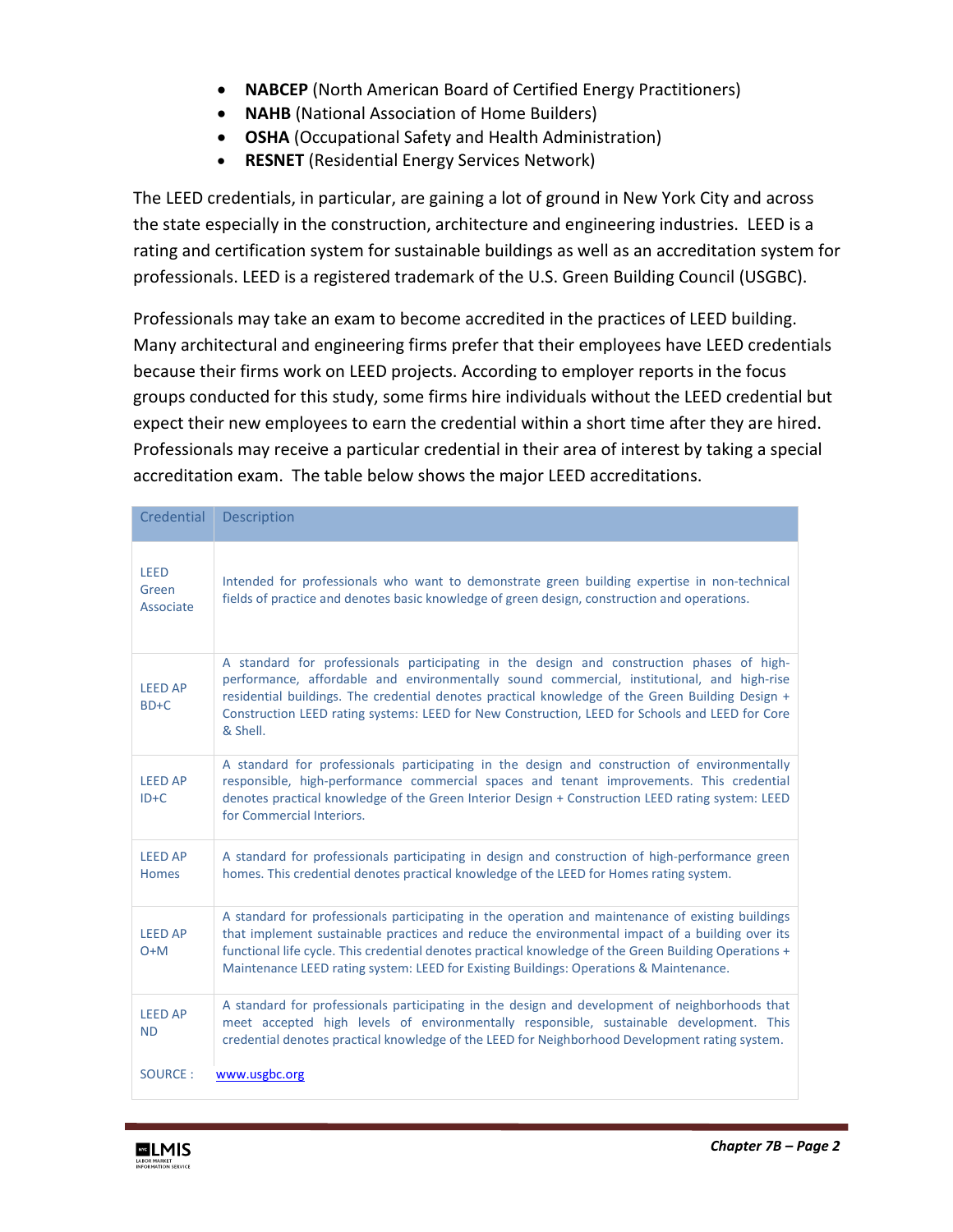The table below displays the distribution of non-degree providers and programs in New York State for architecture and engineering occupations. It also shows the number enrolled and the number of completers in 2010-11.

New York City has 63 non-degree programs for architecture and engineering occupations operated by 16 providers (45% of all programs in the state). New York City's completion rates are also the highest in the State. Two providers located in New York City - Solar One and Forever Green Training and Sustainable Design – are the largest contributors. Also, many of these programs prepare people for the LEED accreditation exams.

| Architecture and Engineering Occupations - Green Non-Degree Programs / Non-Credit<br><b>Bearing Courses</b> |                               |                              |                              |                               |  |  |  |  |
|-------------------------------------------------------------------------------------------------------------|-------------------------------|------------------------------|------------------------------|-------------------------------|--|--|--|--|
| <b>Region</b>                                                                                               | Number of<br><b>Providers</b> | Number of<br><b>Programs</b> | <b>Students</b><br>enrolled* | <b>Student</b><br>completers* |  |  |  |  |
| New York City                                                                                               | 16                            | 63                           | 1855                         | 1582                          |  |  |  |  |
| Long Island                                                                                                 | 5                             | 16                           | 246                          | 234                           |  |  |  |  |
| <b>Hudson Valley</b>                                                                                        | 4                             | 15                           | 194                          | 184                           |  |  |  |  |
| Capital District/North<br>Country/Mohawk Valley                                                             | 2                             | 10                           | 372                          | 355                           |  |  |  |  |
| Western NY/Finger Lakes                                                                                     | $\overline{2}$                | 10                           | 435                          | 201                           |  |  |  |  |
| Central NY/Southern Tier                                                                                    | $\overline{2}$                | 7                            | n/a                          | n/a                           |  |  |  |  |
| Online**                                                                                                    | 6                             | 20                           | 34                           | 32                            |  |  |  |  |
| Total                                                                                                       | 37                            | 141                          | 3136                         | 2588                          |  |  |  |  |

 **\* Enrollment and completion data were not reported by all training/education providers.**

 **\*\*Online designation is for web based programs and is not one of the LMI Regions.**

 **\*\*Blended format programs are included within the 6 LMI Regions.**

The Long Island Region has the second highest number of programs, with 16. The Capital District/North Country/Mohawk Valley has the second highest completion rate; its completers comprise 14 percent of all completers in the state. Central New York/Southern Tier has the fewest programs with only five percent of the total in the State.

In addition to LEED and other credential-associated programs, non-degree program programs found in New York State include such course names as:

- Leading Sustainability Initiative: Green Change Management
- Energy-Efficient Design for Architects
- Environmental Site Investigation and Remediation
- Fundamentals of Sustainable Buildings and High Performance Systems Design
- Green Roofs and Living Walls
- New Technologies Smart Grid and Smart Buildings
- Photovoltaic Systems

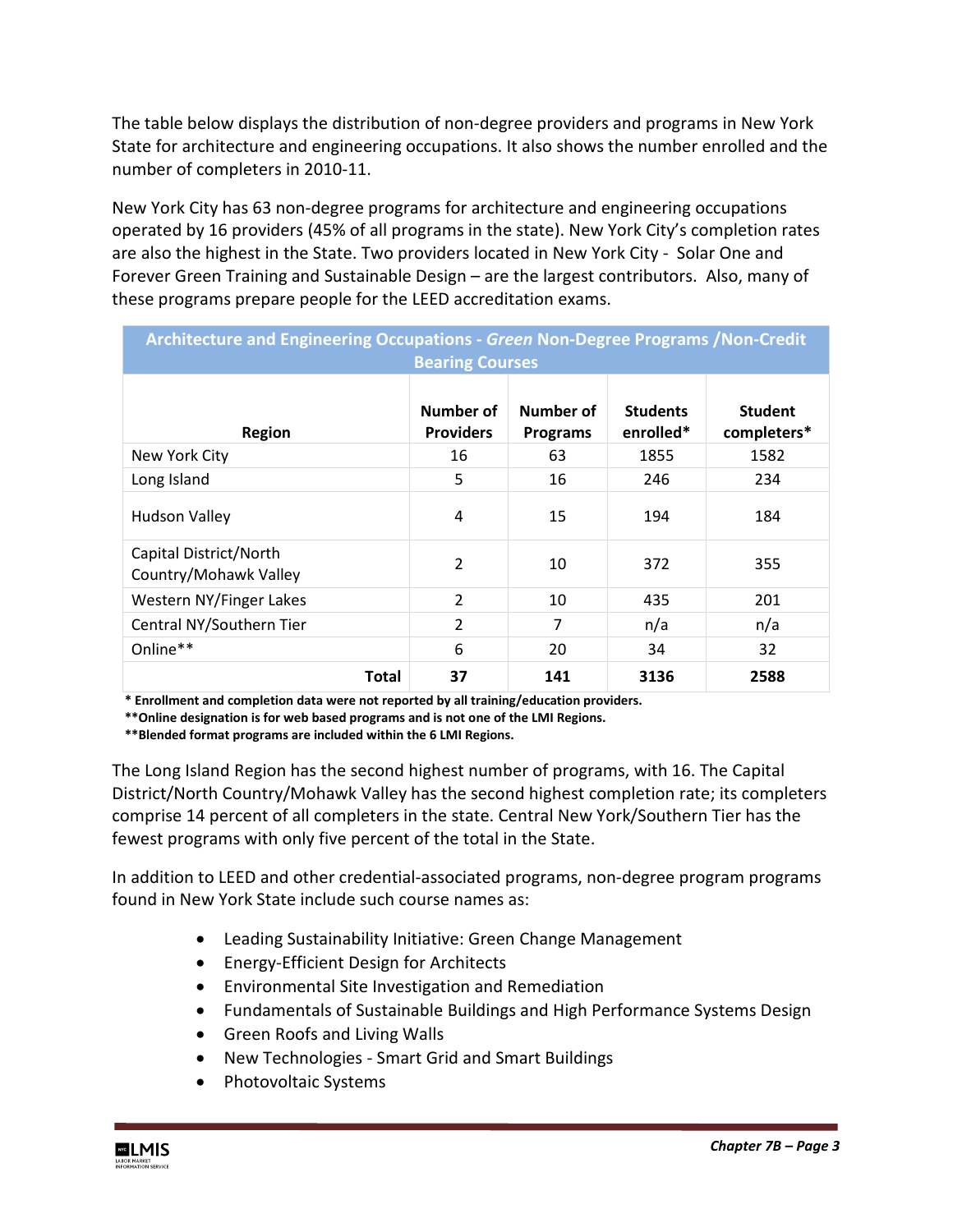• Sustainability Approach to Engineering Design

# **Degree and Credit-Bearing Certificate Programs**

As explained more fully in the *Research Methods* section of this report (Chapter 1), the research partners looked at awards (certificates and degrees) conferred by colleges, universities, technical and vocational institutions in fields associated with green employment. The data source was the U.S. Department of Education's Integrated Postsecondary Education Data System (IPEDS), which contained information on the number of certificates and degrees conferred by instruction area. These instructional programs were linked to occupations using the U.S. Departments of Education and Labor's "CIP-SOC" crosswalk.

The research partners analyzed degree programs for the architecture and engineering separately.

*Architecture.* In 2010 1,617 people in New York State received degrees or certificates that prepared them for work as architects or drafters. Approximately 56 percent of the degrees awarded were at the Bachelor's level and 29 percent are at the Master's level. The chart below shows the number and types of awards granted by region.



New York City has the highest number of degrees awarded in this area with 685 awards. Of these, 331 (48%) are at the Bachelor's level and 309 (49%) are at the Master's level. The Central

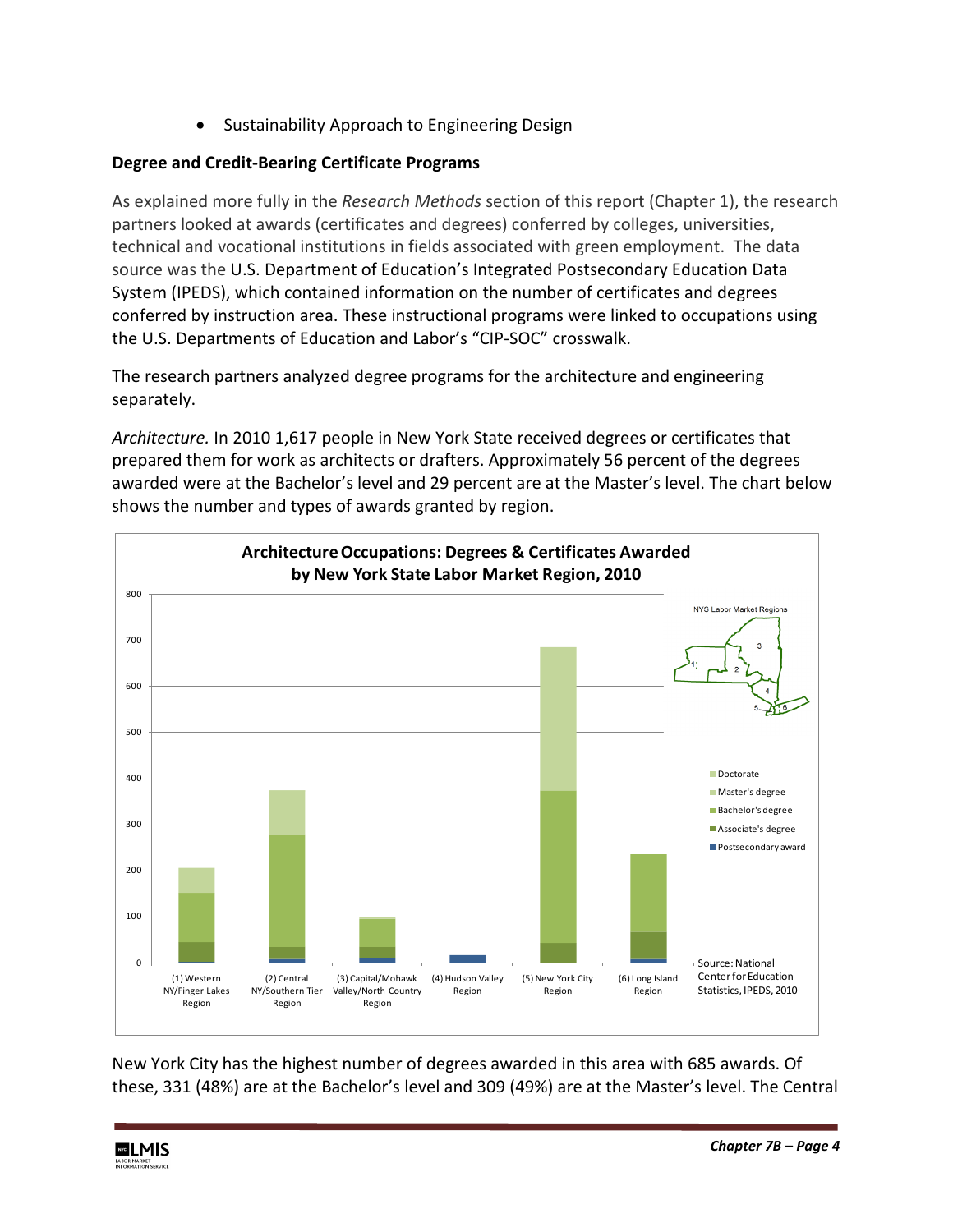NY/Southern Tier Region – where Cornell University's College of Architecture, Art and Planning is located – ranks second overall with 372 graduates in architecture. The Hudson Valley Region comprises the smallest share of awards with 17; the highest award in this region is a postsecondary certificate. Long Island ranks highest in Associate Degrees awarded.

*Engineering.* In 2010, 9,788 awards were conferred preparing individuals for work as engineers or technicians. Nearly one-half of all awards (49%) are at the Bachelor's Degree level. The Master's Degree level represents 27 percent of the awards. The chart below shows the number and types of engineering-related awards granted by region.



New York City educational institutions have the highest number of total degrees awarded at the Associate, Bachelor's and Master's Degree level in this occupational area (2,653 or 27% of all awards), with large programs at Columbia University, CUNY's City College, and NYU's Polytechnic Institute, among others. The Western NY/Finger Lakes region ranked second with 1,998 (20%) because of engineering programs at Rochester Institute of Technology (RIT), University of Rochester, SUNY Binghamton, the University at Buffalo, and others. The Capital District/Mohawk Valley/North Country Region was a close third with 1,918 awards largely due to the number of engineering degrees conferred by Rensselaer Polytechnic Institute (RPI). The Hudson Valley Region represents the smallest number of programs (478), with the highest award at the Master's Degree level.

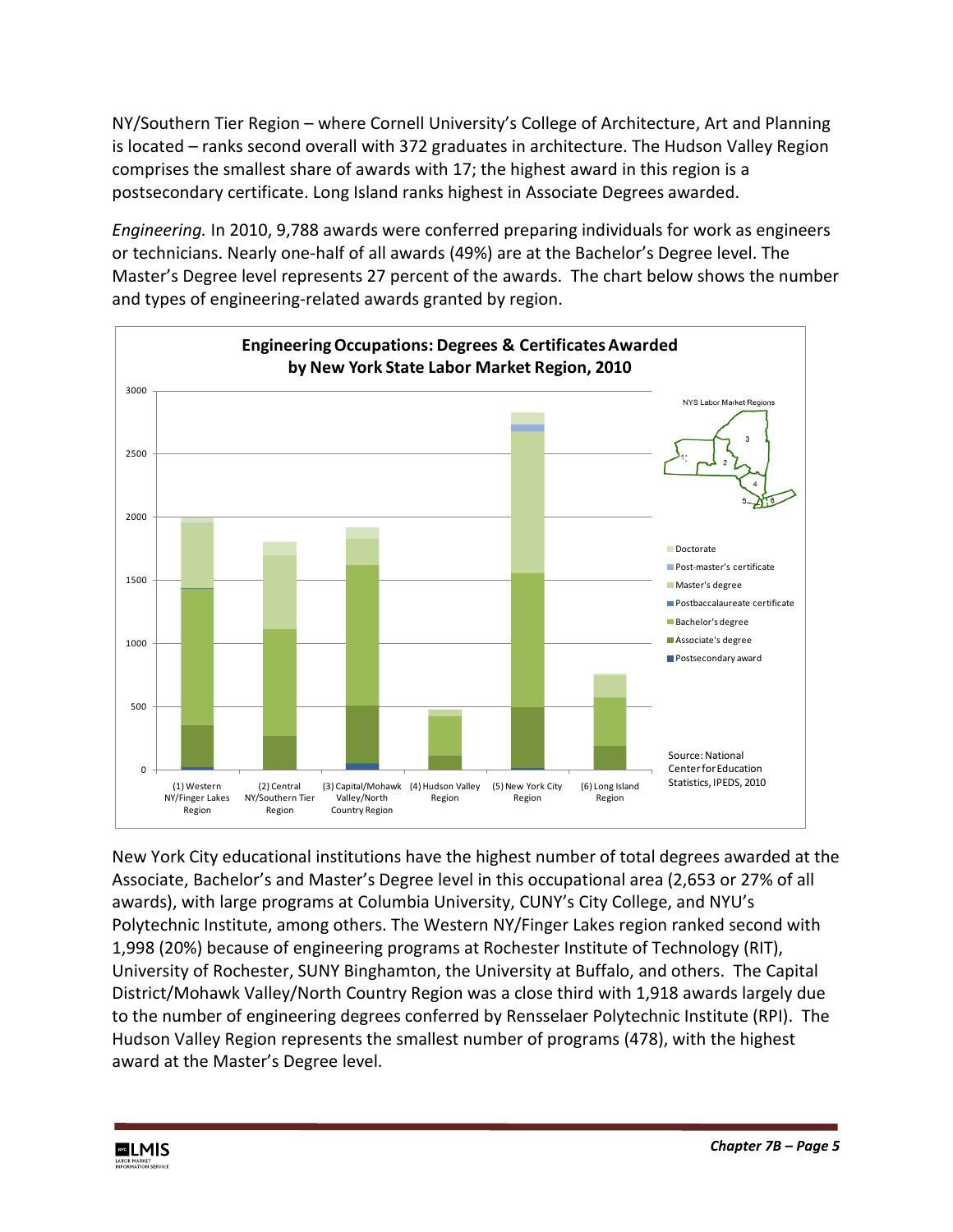In addition to identifying architecture and engineering degree programs associated with green occupations through IPEDS, the researchers conducted a survey of higher education institutions to find any specifically green programs. The table below summarizes the number of green degree and credit bearing programs found in this way.

| Architecture and Engineering - Green Degree Programs and Credit Bearing Courses |                                      |                                     |                              |                               |  |  |  |  |
|---------------------------------------------------------------------------------|--------------------------------------|-------------------------------------|------------------------------|-------------------------------|--|--|--|--|
| <b>Region</b>                                                                   | <b>Number of</b><br><b>Providers</b> | <b>Number of</b><br><b>Programs</b> | <b>Students</b><br>enrolled* | <b>Student</b><br>completers* |  |  |  |  |
| Capital District/North<br>Country/Mohawk Valley                                 | 7                                    | 36                                  | 602                          | 148                           |  |  |  |  |
| Western NY/Finger Lakes                                                         | $\boldsymbol{4}$                     | 18                                  | 48                           | 30                            |  |  |  |  |
| Central NY/Southern Tier                                                        | 8                                    | 16                                  | 148                          | 52                            |  |  |  |  |
| New York City                                                                   | 5                                    | 14                                  | 342                          | 129                           |  |  |  |  |
| Long Island                                                                     | $\boldsymbol{4}$                     | 12                                  | 361                          | 94                            |  |  |  |  |
| <b>Hudson Valley</b>                                                            | 2                                    | 2                                   | 95                           | 45                            |  |  |  |  |
| <b>Totals:</b>                                                                  | 30                                   | 98                                  | 1596                         | 498                           |  |  |  |  |

 **\* Enrollment and completion data were not reported by all training/education providers.**

The Capital District/North Country/Mohawk Valley Region had the greatest number of programs and represented 36 percent of all programs offered. The Western NY/Finger Lakes Region had the second largest number of programs with 18, or about 19 percent of all programs identified. The Hudson Valley Region had the fewest programs, offering only 2 of the 98 degree or *green* credit bearing programs for this job family.

Illustrative higher education institutions' *green* degree programs include:

## Architecture

- Tompkins Cortland Community College: Construction and Environmental Technology (A.A.S.)
- SUNY College of Environmental Science & Forestry: Construction Management B.S. (Concentration in Sustainable Construction and Renewable Materials)
- Rensselaer Polytechnic Institute: Built Ecologies (Architecture M.S.)
- New York Institute of Technology: Combined B.S. in Architectural Technology and M.S. in Energy Management Program
- New York School of Interior Design: Master of Professional Studies in Sustainable Interior Environments (M.P.S.)
- Pratt Institute: Programs for Sustainable Planning & Development: Urban Environmental Systems Management M.S.

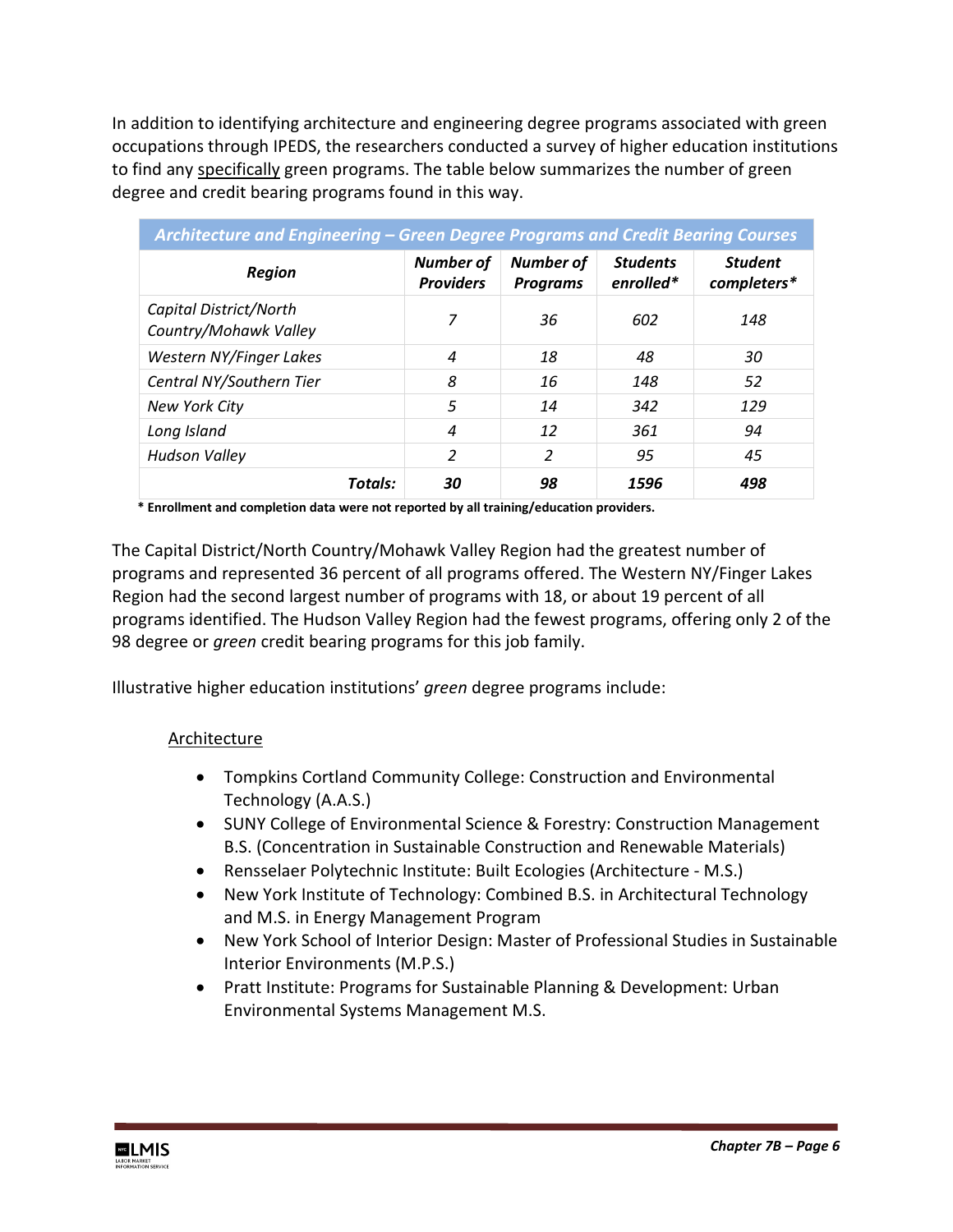### **Engineering**

- Clarkson University: Bachelor's, Master's and Ph.D. degrees in Environmental Science & Engineering
- SUNY Canton: Civil & Environmental Technology B-Tech (Bachelor of Technology)
- Rochester Institute of Technology: Sustainable Engineering (M.E. and M.S Degrees)

## **Program Focus**

The table below displays particular program focus areas for architecture and engineering occupations. As shown, a large number of programs are focused on green construction and sustainable design, and on energy efficiency.

| <b>Architecture and Engineering Occupations</b>                                           |                | <b>Non</b>      |
|-------------------------------------------------------------------------------------------|----------------|-----------------|
|                                                                                           |                | Degree/No       |
|                                                                                           |                | n-Credit        |
|                                                                                           | S.             | <b>Programs</b> |
| Background Skills / General                                                               | n/a            | $\overline{2}$  |
| Electrical / Power / Lighting                                                             | 3              | 4               |
| <b>Energy Efficiency</b>                                                                  | n/a            | 29              |
| Energy Mgmt / Environmental Mgmt / Sustainability Mgmt / Facilities<br>Mgmt               |                | $\mathbf{1}$    |
| Engineering                                                                               | 38             | n/a             |
| <b>Environmental Science</b>                                                              | 5              | n/a             |
| Green Construction / Sustainable Building, Materials and Design:                          |                |                 |
| Green Construction, Architecture, Design, Sustainable/Green<br><b>Building (non-LEED)</b> | 25             | 41              |
| <b>LEED Programs</b>                                                                      | n/a            | 23              |
| Other / Miscellaneous                                                                     | $\overline{2}$ | 22              |
| Renewable / Alternative Energy:                                                           |                |                 |
| Biomass / Biofuels / Bioenergy                                                            | n/a            | $\mathbf{1}$    |
| Fuel Cells / Battery Technology                                                           | 1              | n/a             |
| Geothermal                                                                                | n/a            | 1               |
| Multifocus or Other Renewable / Alternative Energy                                        | 12             | 3               |
| Solar PV                                                                                  | 3              | $\overline{7}$  |
| Solar Thermal                                                                             | n/a            | $\mathbf{1}$    |
| Wind                                                                                      | n/a            | $\overline{2}$  |
| Waste Management / Environmental Remediation                                              | 3              | 4               |

\*Programs may be counted toward multiple job families.